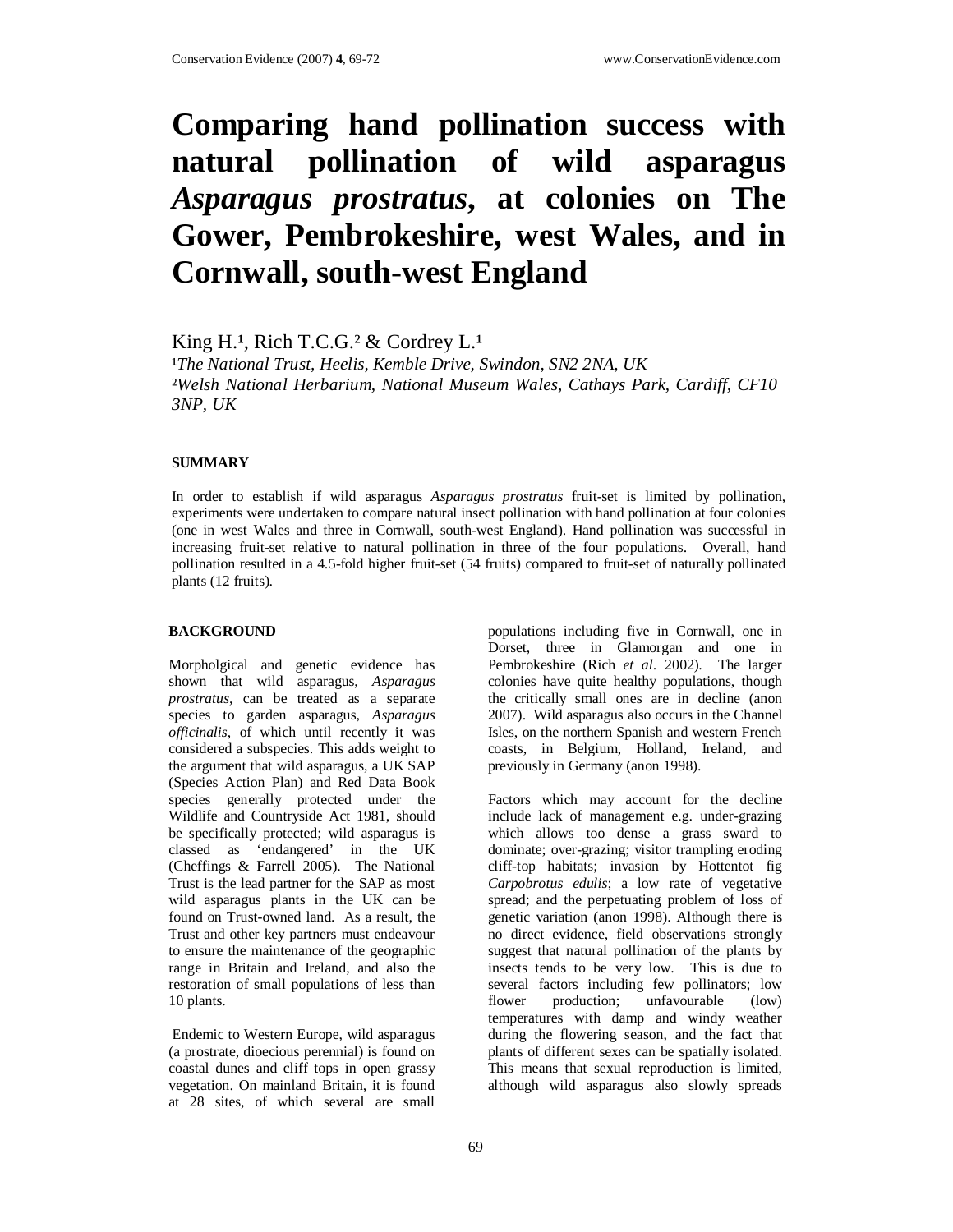through vegetative reproduction from the rhizomes.

This study compared natural (insect) pollination in wild asparagus plants with hand pollination at sites in west Wales and southwest England to see if fruit production was limited by pollination, thereby indicating if conservation could be enhanced by manual pollination in the future.

# **ACTION**

**Wild asparagus workshops:** Due to the potential problem of low pollination levels, and thus low seed production in wild asparagus, two 'pollinator workshops' were held in May 2005 at four sites: The Gower (Pobbles), in Pembrokeshire southwest Wales; and three localities in Cornwall (southwest England): Tubby's Head (St. Agnes); the Lizard Lighthouse; and Pen Olver. The workshops aimed to identify whether asparagus fruit-set could be enhanced by hand pollinating plants as opposed to natural pollination by insects. This is part of a wider investigation into the reproductive biology of wild asparagus, and also hoped to demonstrate good techniques for hand-pollination. There were attendees from the UK statutory agencies and the voluntary sector. The weather was very fine (warm and dry) for both workshops.

**Wild Asparagus Pollination Project:** These pollinator workshops led on to the Wild Asparagus Pollination Project, which aims to enhance fruit-set and seed production, with the long term aim of bolstering population sizes of the UK colonies.

**Hand pollination:** Hand pollination of a total of 60 plants was carried out at the four colonies. This was undertaken by gently rubbing pollen from the male anthers onto the female stigmas. A diagram of a male and a female flower is shown in Figure 1. Anthers from young freshly-opened male flowers were picked to pollinate the female plants, and specifically anthers that were at dehiscence i.e. when the anther has opened up at maturity, identified by a lot of visible shiny, sticky yellow pollen (Fig. 2 shows a demonstration of the hand pollination technique). A hand-lens was used to check pollen was evident on the stigma. Little pollen is actually needed for a successful pollination which subsequently leads to development of a fruiting body which may contain up to six seeds. This was done on several different flowering branches of the plant, if they were present. The female flowers that were hand pollinated were marked using a loop of red cotton thread, and the comparison sample left to be naturally pollinated was marked with blue cotton.

At Pobbles hand pollination had also been undertaken in May of 2004.



**Figure1.** Anatomy of wild asparagus female (left) and male flowers (source: Rich *et al*. 2002).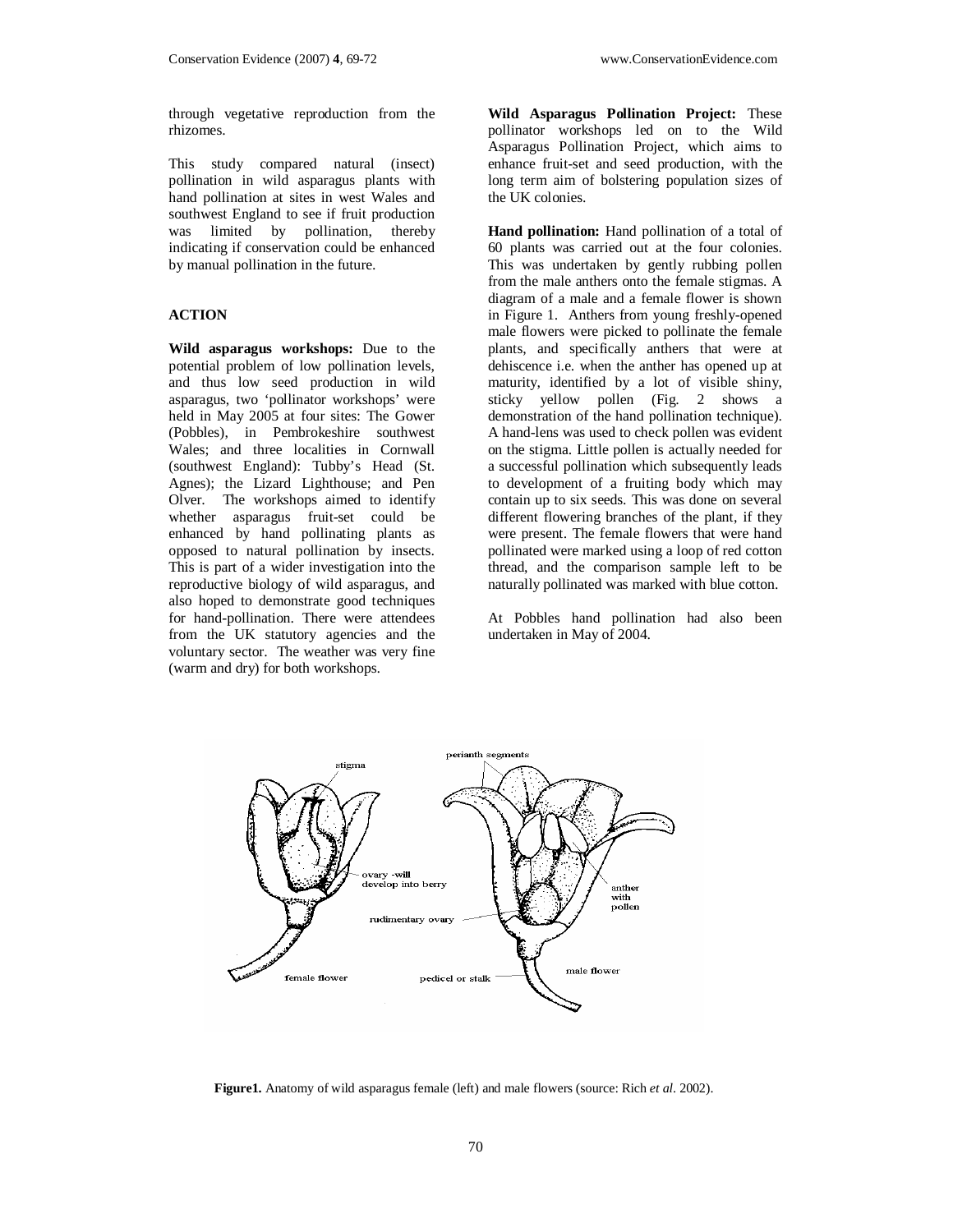

**Figure 2.** Tim Rich demonstrating hand pollination technique on The Gower, May 2005. (Photo: Lucy Cordrey/NT)

**Berry production:** In late August 2005, the marked female plants were relocated and the number of ripe (bright red) berries recorded (Fig. 3). It was important to carefully search under and around shrivelled plants that had died back to check for fallen cotton thread, indicating that berries had not formed. The percentage fruit set was calculated for all of the plants (those hand pollinated and those of the naturally pollinated 'controls') in the experiment.



**Figure 3.** Two ripe wild asparagus berries, one marked with a piece of red cotton thread to indicate that the flower had been hand pollinated, Tubby's Head, August 2005. (Photo: Tim Rich/NMW)

### **CONSEQUENCES**

**Fruit-set:** The success of hand pollination compared with natural pollination of wild asparagus plants at the Cornish colonies and on The Gower are summarised in Table 1. Overall analysis reveals that hand-pollination resulted in a 4.5-fold higher set of fruit (54 fruits) compared

to fruit-set of naturally pollinated plants (12 fruits).

At the one site hand pollinated in 2004 (Pobbles, west side), hand-pollination was significantly more successful when compared with a sample of flowers subject to natural pollination; of 30 flowers hand-pollinated 27 fruit were produced, compared to only one fruit resulting from natural pollination.

In 2005, hand pollination significantly increased the fruit-set of wild asparagus relative to natural pollination in two (Lizard Lghthouse and Pobbles, east side) of the six colonies. At Pobbles, the results between years were very different. Compared to 2004, the 2005 fruit-set was very low, which also emphasises that pollination between years can be very variable, the reasons for this are unknown. It may have been beneficial to have counted the berries a little earlier in 2005, particularly at Tubby's Head and Pobbles, where some berries had already been dispersed by the time of the visit in late August, though luckily the results could still be assessed as the cotton thread markers were still visible attached to the pedicel (flower/fruit stalk).

**Seed production:** At Pobbles an analysis of the seeds produced per berry was made in 2004 and 2005. There was an average of 2.5 seeds per berry for naturally pollinated flowers, and 3.0 seeds per berry for hand pollinated flowers. Although not statistically significant, it may indicate that hand pollination leads to higher rates of fertilisation than pollination by insects due to more pollen being deposited.

**Seed dispersal:** The bright red ripe berries of wild asparagus are usually eaten by birds and seed dispersed via their droppings. A small store of berries and seeds was found at Tubby's Head half hidden under a rock, presumably cached by a small mammal, possibly a bank vole *Clethrionomys glareolus*. This suggests that perhaps some small mammals may help with wild asparagus seed dispersal within sites, alongside birds which are known to be seed dispersers over greater distances. However, unlike birds which tend to swallow the berries whole with seeds passing through their digestive tract unharmed, small mammals may eat the seeds as well as feeding on the fleshy fruit/pericarp; it is thought that the effect of small mammals may vary according to species, e.g. bank voles eat the fruit and leave the seeds, whilst wood mice *Apodemus sylvaticus* eat the seeds and leave the fruit.